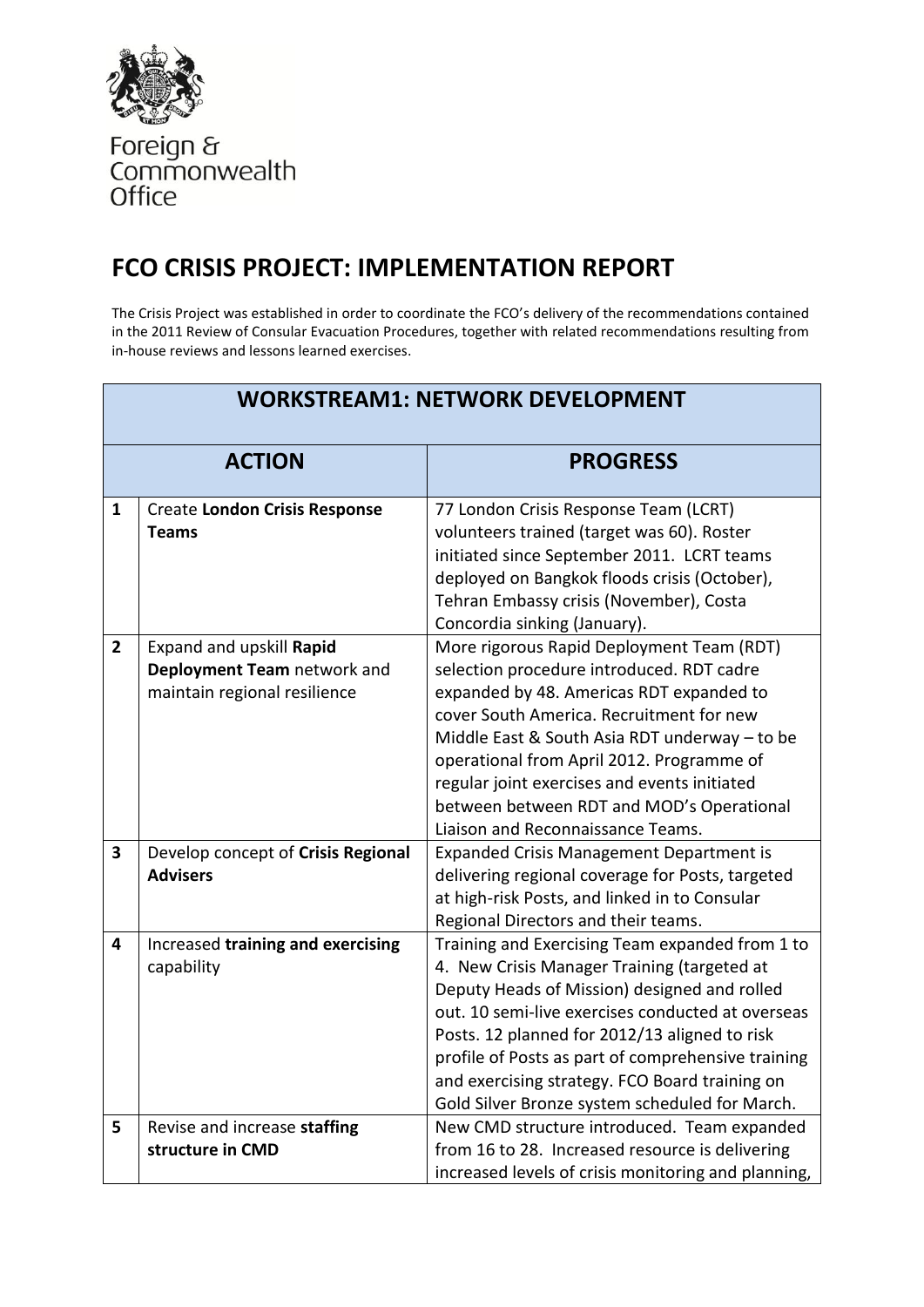|   |                                                                 | as well as training/exercising throughout the<br>network.                                                                                                                                                                                 |
|---|-----------------------------------------------------------------|-------------------------------------------------------------------------------------------------------------------------------------------------------------------------------------------------------------------------------------------|
| 6 | Devise FCO plan for shift in staff<br>resources during a crisis | Plan agreed with HRD. This sets out the steps to<br>be taken to deliver a quick reallocation and<br>reprioritisation of staff resource in the event of a<br>major crisis/series of crises, in addition to the<br>immediate LCRT capacity. |

 $\overline{1}$ 

|    | <b>WORKSTREAM 2: CRISIS SYSTEMS</b>                                                                      |                                                                                                                                                                                                                                                                                                                                                                                                                                                       |  |
|----|----------------------------------------------------------------------------------------------------------|-------------------------------------------------------------------------------------------------------------------------------------------------------------------------------------------------------------------------------------------------------------------------------------------------------------------------------------------------------------------------------------------------------------------------------------------------------|--|
| 7  | Adopt integrated crisis command<br>structure using Gold/Silver/Bronze<br>(GSB) command framework         | GSB crisis response organograms, roles and<br>responsibilities designed. Implemented during<br>Bangkok floods crisis, Iran Embassy crisis and<br>Costa Concordia sinking. Need for further testing<br>at senior management level (Board training<br>scheduled for 6 March).                                                                                                                                                                           |  |
| 8  | Posts to have a single Post<br><b>Contingency Plan including greater</b><br>assessment of Consular risk. | New user-friendly Crisis Management Plan<br>designed, bringing together all aspects of Posts'<br>crisis planning. Soft launch of new template in<br>December 2011. Pilot and roll out in 2012. CMD<br>risk project has produced tools for assessing crisis<br>risk to inform priorities over resourcing and<br>training/exercising.                                                                                                                   |  |
| 9  | Improved guidance for crisis centre<br>staff                                                             | Updated Crisis Centre guidance, induction packs<br>etc developed. Crisis Community distribution list<br>established to ensure all key network staff are<br>kept informed of crisis-related developments.<br>Feedback from LCRT teams is being incorporated<br>into further improvements to guidance.                                                                                                                                                  |  |
| 10 | Improved crisis guidance on fconet                                                                       | Guidance to FCO staff on crisis work<br>comprehensively reviewed, simplified and<br>updated. Soft launch took place in December<br>2011. Network launch scheduled for February<br>2012, in tandem with roll-out of new Crisis<br>Management Plan.                                                                                                                                                                                                     |  |
| 11 | Improved information<br>management during crisis response                                                | Ongoing. Use of Microsoft Sharepoint embedded<br>in crisis centre operating practices to facilitate<br>collaborative working and better information<br>management. Real-time technical support<br>arrangements with ITD put in place. CMD<br>pursuing further opportunities presented by<br>Sharepoint/Huddle/National Resilience Extranet<br>and continuing to refine Information<br>Management procedures in a crisis, based on<br>lessons learned. |  |
| 12 | <b>Upgrade crisis centre and</b><br>equipment                                                            | Crisis centre refurbishment/expansion - including<br>co-location with Global Response Centre - to                                                                                                                                                                                                                                                                                                                                                     |  |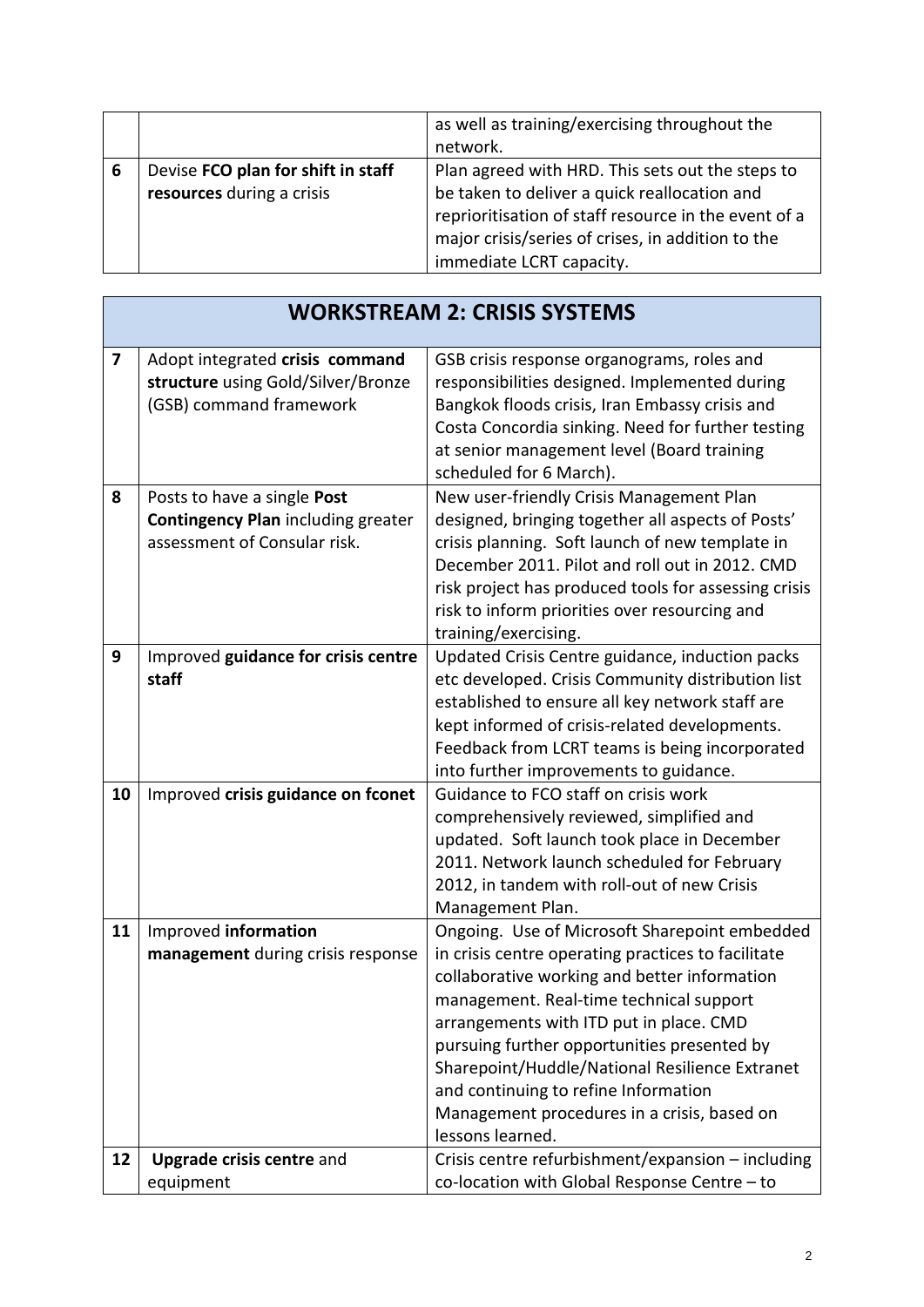|    |                                                                                                | start in February. Increased booster capacity for<br>blackberries.                                                                                                                                                                                                                                                                                                                                                                                                                                            |  |
|----|------------------------------------------------------------------------------------------------|---------------------------------------------------------------------------------------------------------------------------------------------------------------------------------------------------------------------------------------------------------------------------------------------------------------------------------------------------------------------------------------------------------------------------------------------------------------------------------------------------------------|--|
|    | <b>WORKSTREAM 3: CUSTOMER COMMUNICATION</b>                                                    |                                                                                                                                                                                                                                                                                                                                                                                                                                                                                                               |  |
| 13 | Publish detailed crisis response                                                               | Chapter on crisis assistance included in revision                                                                                                                                                                                                                                                                                                                                                                                                                                                             |  |
|    | guide                                                                                          | of Support for British Nationals Abroad published<br>on 3 October 2011.                                                                                                                                                                                                                                                                                                                                                                                                                                       |  |
| 14 | Design successor to LOCATE which<br>is fit for purpose in crisis                               | Crisis IT project established to deliver:<br>effective registration service<br>database covering BNs requiring support<br>in a crisis (eg evacuation)<br>better collaboration with crisis<br>stakeholders, eg other government<br>departments<br>better remote access to information by<br>staff in the field.<br>Pilots of registration by SMS underway. Trials to<br>begin in January of upgraded LOCATE software<br>which provides for crisis database based on<br>simpler information input by customers. |  |
| 15 | Develop menu of customer<br>communication tools for use in<br>crisis                           | +44 SMS texting service set up, currently just<br>through Vodafone, allowing quick<br>communication with BNs overseas in pre-crisis<br>and crisis situations. Guidance on Crisis<br>communications for Posts (including use of social<br>media) to be rolled out as part of the Guidance<br>refresh.                                                                                                                                                                                                          |  |
| 16 | Adapt Travel Advice framework to<br>facilitate pre-crisis drawdown of<br><b>BNs in-country</b> | Menu of appropriate wording drawn up and<br>agreed with Travel Advice team. Implemented in<br>relation to ongoing Syria crisis.                                                                                                                                                                                                                                                                                                                                                                               |  |
| 17 | Implement clear call handling<br>system                                                        | Call handling escalation framework drawn up,<br>setting out triggers for handling by Post/Global<br>Response Centre/Emergency Response (call-<br>handling) Teams as well as outsourcing to private<br>sector call centres according to nature of crisis.<br>Implemented during Bangkok floods and Costa<br>Concordia crises. Further logistical improvements<br>to be built in to introduction of ECHO telephony<br>system.                                                                                   |  |
| 18 | Introduce system for<br>communicating with<br>MPs/Parliament during crisis                     | Dedicated parliamentary cell within crisis centre<br>incorporated into design of LCRT. In the event of<br>a crisis likely to attract significant Parliamentary<br>interest, contact numbers to be communicated<br>via PRD, FCO. Working with Parliament included<br>in training of LCRT staff.                                                                                                                                                                                                                |  |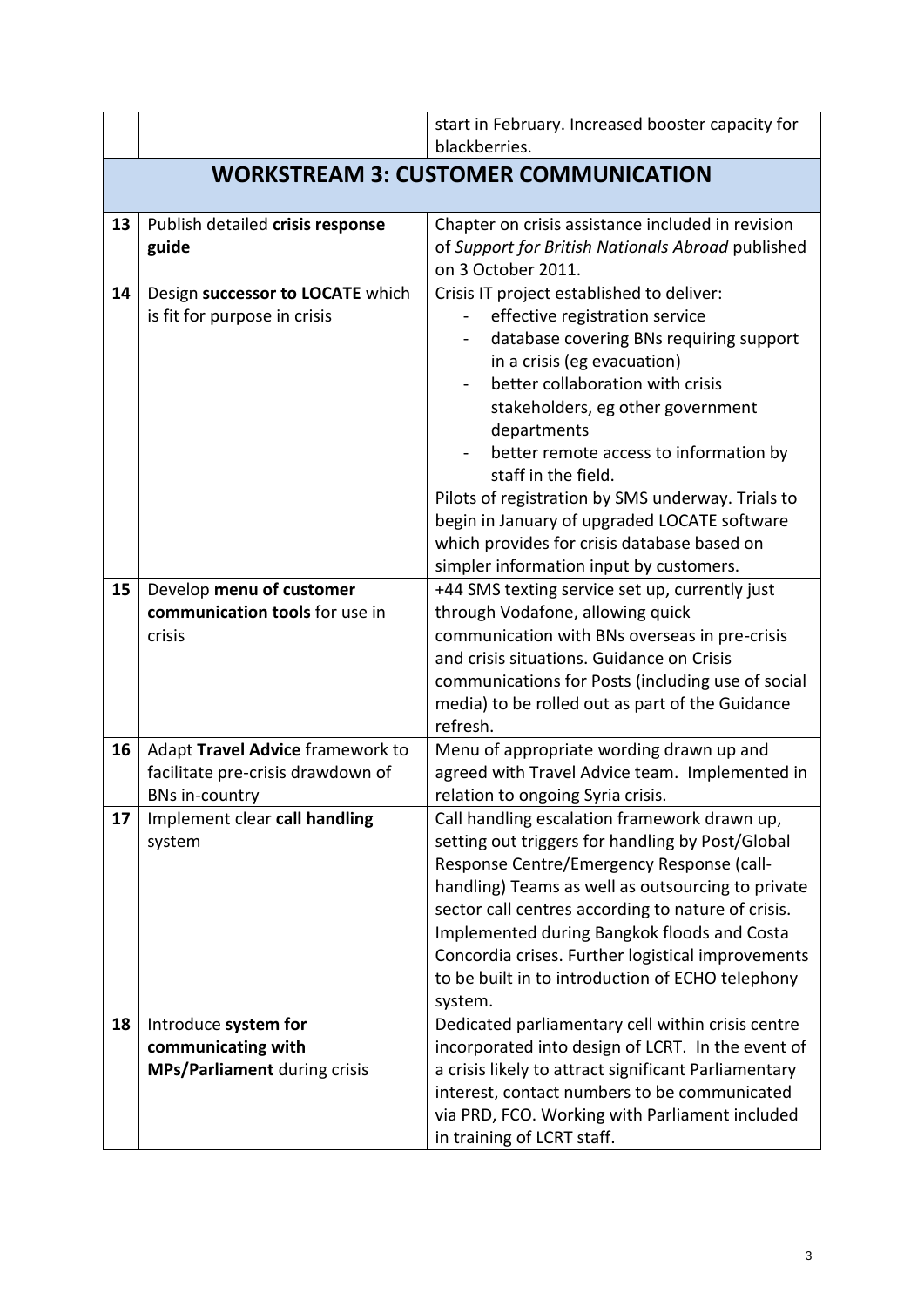|    | <b>WORKSTREAM 4: EVACUATIONS</b>                                                                                                          |                                                                                                                                                                                                                                                                                                                                                                                                  |  |
|----|-------------------------------------------------------------------------------------------------------------------------------------------|--------------------------------------------------------------------------------------------------------------------------------------------------------------------------------------------------------------------------------------------------------------------------------------------------------------------------------------------------------------------------------------------------|--|
| 19 | Agree principles on redundancies<br>(esp charter flights)                                                                                 | Chartering guidance for Crisis Centre staff<br>produced including explanation of the options<br>and limitations on redundancies (back up aircraft,<br>double crews etc).                                                                                                                                                                                                                         |  |
| 20 | Agree clear policy on charging<br>during evacuations                                                                                      | Ministers have approved guidelines on recovery<br>of costs of services provided in crisis situations.<br>Principle of fast-track system agreed to provide<br>for quick real time decisions if there is a case for<br>waiving/reducing charges.                                                                                                                                                   |  |
| 21 | Develop relationships with<br>aviation brokers and MOD charter<br>specialists                                                             | Closer working relationships - with regular visits<br>and exchanges - established with aviation<br>brokers. Close relationship established with<br>MOD charter specialists.                                                                                                                                                                                                                      |  |
| 22 | FCO to tender for Framework<br>Agreement for global 24/7 land<br>and maritime chartering.                                                 | Maritime charter arrangements can be made<br>through MOD (DSCOM), who have ready access<br>and established relationships with maritime<br>brokers. Global land chartering agreement not<br>possible (no global providers available), so will<br>continue to be led by Posts with CMD support.<br>Posts to include contingency work on local land<br>chartering in their Crisis Management Plans. |  |
| 23 | Agree Service Level Agreement<br>with MOD                                                                                                 | Draft Agreement drawn up and agreed at<br>working level. Scheduled for signature in early<br>2012. Closer working level co-operation<br>established with JFHQ officer positioned in CMD.                                                                                                                                                                                                         |  |
| 24 | Update FCO/ MOD guidance to<br>include role of MOD's Non-<br><b>Combatant Evacuation Operations</b><br><b>Coordination Centre (NEOCC)</b> | Terms of Reference of NEOCCs have been made<br>available to all crisis centre staff. Easy to use<br>guide (for fconet) in preparation. Role of NEOCC<br>highlighted in crisis training for FCO staff.                                                                                                                                                                                            |  |
| 25 | Agree evacuation lead in different<br>countries.                                                                                          | Rolled into ongoing discussions with EU partners<br>on 'lead state' responsibility in third countries.                                                                                                                                                                                                                                                                                           |  |
| 26 | Agree guidelines on funding of<br>crises overseas.                                                                                        | Ongoing. Cabinet Office taking forward work on<br>the cross-HMG position on longer-term issues<br>arising from evacuations, including roles and<br>responsibilities of key Departments in a crisis.<br>With HMT agreement, FCO has the use of the<br>Emergency Disaster Reserve (EDR) if costs of<br>crisis handling exceed £150,000.                                                            |  |
| 27 | Develop guidance on concluding<br>evacuation operations, including<br>post-evacuation arrangements                                        | Falls under the Cabinet Office work (see action<br>26).                                                                                                                                                                                                                                                                                                                                          |  |
| 28 | Agree policy on responsibility for<br>Commonwealth nationals in an                                                                        | Agreed principles established for handling of non-<br>British eligible persons in an evacuation, together                                                                                                                                                                                                                                                                                        |  |